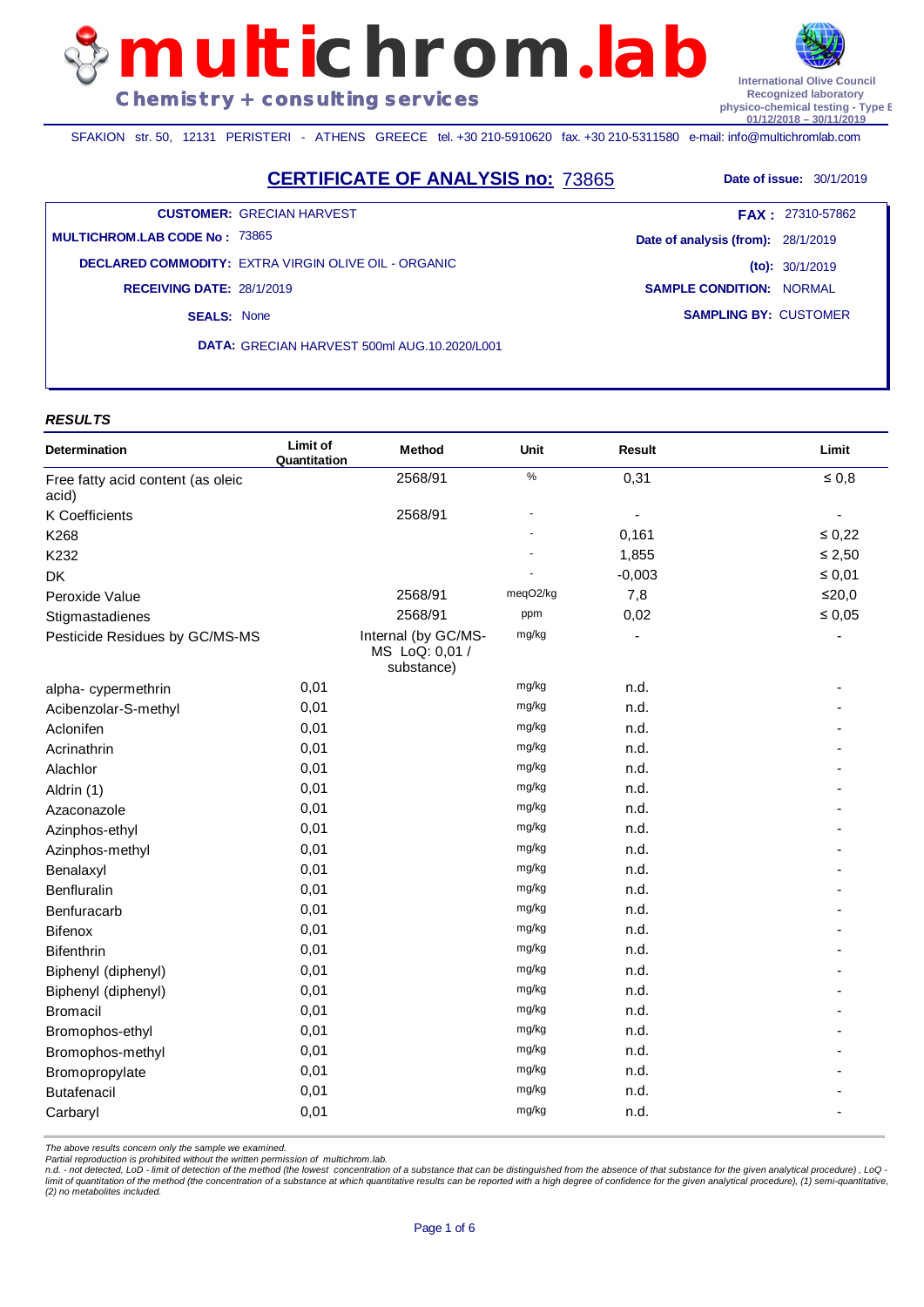SFAKION str. 50, 12131 PERISTERI - ATHENS GREECE tel. +30 210-5910620 fax. +30 210-5311580 e-mail: info@multichromlab.com

**CERTIFICATE OF ANALYSIS no: 73865** Date of issue: 30/1/2019

**multichrom**.**lab**

**CUSTOMER:** GRECIAN HARVEST

**MULTICHROM.LAB CODE No :** 73865

**DECLARED COMMODITY:** EXTRA VIRGIN OLIVE OIL - ORGANIC **RECEIVING DATE:** 28/1/2019

**SEALS:** None

**DATA:** GRECIAN HARVEST 500ml AUG.10.2020/L001

#### *RESULTS*

| Determination            | Limit of<br>Quantitation | <b>Method</b> | Unit  | <b>Result</b> | Limit |
|--------------------------|--------------------------|---------------|-------|---------------|-------|
| Carbosulfan              | 0,01                     |               | mg/kg | n.d.          |       |
| Chlordane cis / trans    | 0,01                     |               | mg/kg | n.d.          |       |
| Chlorfenapyr             | 0,01                     |               | mg/kg | n.d.          |       |
| Chlorfenson (Ovex)       | 0,01                     |               | mg/kg | n.d.          |       |
| Chlorfenson (Ovex)       | 0,01                     |               | mg/kg | n.d.          |       |
| Chlorfenson (Ovex)       | 0,01                     |               | mg/kg | n.d.          |       |
| Chlorothalonil           | 0,01                     |               | mg/kg | n.d.          |       |
| Chlorpropham             | 0,01                     |               | mg/kg | n.d.          |       |
| Chlorpyrifos (ethyl)     | 0,01                     |               | mg/kg | n.d.          |       |
| Chlorpyrifos-methyl      | 0,01                     |               | mg/kg | n.d.          |       |
| Chlorthal-dimethyl       | 0,01                     |               | mg/kg | n.d.          |       |
| Chlozolinate             | 0,01                     |               | mg/kg | n.d.          |       |
| Clomazone                | 0,01                     |               | mg/kg | n.d.          |       |
| Cloquintocet-mexyl       | 0,01                     |               | mg/kg | n.d.          |       |
| Cyanophos                | 0,01                     |               | mg/kg | n.d.          |       |
| Cyfluthrin, 4 isomers    | 0,01                     |               | mg/kg | n.d.          |       |
| Cyhalothrin - $\lambda$  | 0,01                     |               | mg/kg | n.d.          |       |
| Cypermethrin, 4 isomers  | 0,01                     |               | mg/kg | n.d.          |       |
| Cyproconazole            | 0,01                     |               | mg/kg | n.d.          |       |
| <b>DDT Total</b>         | 0,01                     |               | mg/kg | n.d.          |       |
| Deltamethrin             | 0,01                     |               | mg/kg | n.d.          |       |
| Diazinon                 | 0,01                     |               | mg/kg | n.d.          |       |
| Dichlobenil              | 0,01                     |               | mg/kg | n.d.          |       |
| Dichlofenthion           | 0,01                     |               | mg/kg | n.d.          |       |
| Dichlofluanid            | 0,01                     |               | mg/kg | n.d.          |       |
| 4,4-Dichlorobenzophenone | 0,01                     |               | mg/kg | n.d.          |       |
| <b>Dichlorvos</b>        | 0,01                     |               | mg/kg | n.d.          |       |
| Diclobutrazol mix        | 0,01                     |               | mg/kg | n.d.          |       |
| Dicloran                 | 0,01                     |               | mg/kg | n.d.          |       |
| Dieldrin                 | 0,01                     |               | mg/kg | n.d.          |       |
| Difenoconazole           | 0,01                     |               | mg/kg | n.d.          |       |
| Diflufenican             | 0,01                     |               | mg/kg | n.d.          |       |

*The above results concern only the sample we examined.* 

*Partial reproduction is prohibited without the written permission of multichrom.lab.*

n.d. - not detected, LoD - limit of detection of the method (the lowest concentration of a substance that can be distinguished from the absence of that substance for the given analytical procedure), LoQ -<br>limit of quantita *(2) no metabolites included.*

**International Olive Council Recognized laboratory physico-chemical testing - Type B 01/12/2018 – 30/11/2019**

**Date of analysis (from):** 28/1/2019 **(to):** 30/1/2019 **SAMPLE CONDITION:** NORMAL **FAX :** 27310-57862

**SAMPLING BY:** CUSTOMER

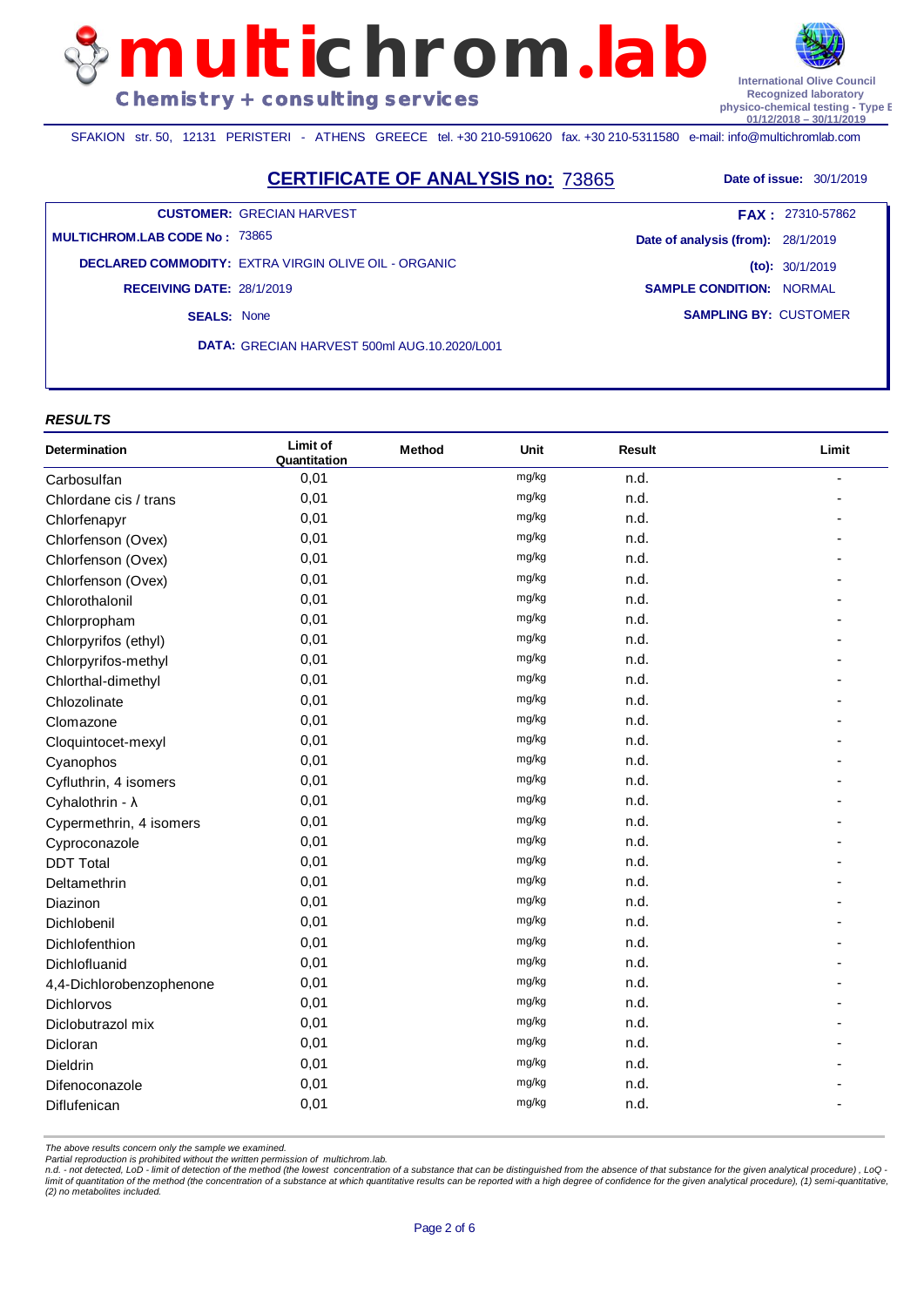SFAKION str. 50, 12131 PERISTERI - ATHENS GREECE tel. +30 210-5910620 fax. +30 210-5311580 e-mail: info@multichromlab.com

## **CERTIFICATE OF ANALYSIS no: 73865** Date of issue: 30/1/2019

**multichrom**.**lab**

**CUSTOMER:** GRECIAN HARVEST

**MULTICHROM.LAB CODE No :** 73865

**DECLARED COMMODITY:** EXTRA VIRGIN OLIVE OIL - ORGANIC **RECEIVING DATE:** 28/1/2019

**SEALS:** None

**DATA:** GRECIAN HARVEST 500ml AUG.10.2020/L001

#### *RESULTS*

| Determination      | Limit of<br>Quantitation | Method | Unit  | <b>Result</b> | Limit |
|--------------------|--------------------------|--------|-------|---------------|-------|
| Dimethenamid       | 0,01                     |        | mg/kg | n.d.          |       |
| Dimethoate         | 0,01                     |        | mg/kg | n.d.          |       |
| Diniconazole       | 0,01                     |        | mg/kg | n.d.          |       |
| Diphenamid         | 0,01                     |        | mg/kg | n.d.          |       |
| Diphenylamine      | 0,01                     |        | mg/kg | n.d.          |       |
| Endosulfan sulfate | 0,01                     |        | mg/kg | n.d.          |       |
| Endosulfan-α & -β  | 0,01                     |        | mg/kg | n.d.          |       |
| Endrin             | 0,01                     |        | mg/kg | n.d.          |       |
| <b>EPN</b>         | 0,01                     |        | mg/kg | n.d.          |       |
| Epoxiconazole      | 0,01                     |        | mg/kg | n.d.          |       |
| EPTC(1)            | 0,01                     |        | mg/kg | n.d.          |       |
| Etaconazol         | 0,01                     |        | mg/kg | n.d.          |       |
| Etaconazol         | 0,01                     |        | mg/kg | n.d.          |       |
| Ethion             | 0,01                     |        | mg/kg | n.d.          |       |
| Ethofumesate       | 0,01                     |        | mg/kg | n.d.          |       |
| Ethoxyquin         | 0,01                     |        | mg/kg | n.d.          |       |
| Etofenprox         | 0,01                     |        | mg/kg | n.d.          |       |
| Etridiazole        | 0,01                     |        | mg/kg | n.d.          |       |
| Famoxadone         | 0,01                     |        | mg/kg | n.d.          |       |
| Famphur            | 0,01                     |        | mg/kg | n.d.          |       |
| Fenamidone         | 0,01                     |        | mg/kg | n.d.          |       |
| Fenarimol          | 0,01                     |        | mg/kg | n.d.          |       |
| Fenchlorphos       | 0,01                     |        | mg/kg | n.d.          |       |
| Fenitrothion       | 0,01                     |        | mg/kg | n.d.          |       |
| Fenpropathrin      | 0,01                     |        | mg/kg | n.d.          |       |
| Fenpropimorph (1)  | 0,01                     |        | mg/kg | n.d.          |       |
| Fenson             | 0,01                     |        | mg/kg | n.d.          |       |
| Fenthion           | 0,01                     |        | mg/kg | n.d.          |       |
| Fenthion sulfone   | 0,01                     |        | mg/kg | n.d.          |       |
| Fenthion sulfoxide | 0,01                     |        | mg/kg | n.d.          |       |
| Fenvalerate        | 0,01                     |        | mg/kg | n.d.          |       |
| Flonicamid         | 0,01                     |        | mg/kg | n.d.          |       |

*The above results concern only the sample we examined.* 

*Partial reproduction is prohibited without the written permission of multichrom.lab.*

n.d. - not detected, LoD - limit of detection of the method (the lowest concentration of a substance that can be distinguished from the absence of that substance for the given analytical procedure), LoQ -<br>limit of quantita *(2) no metabolites included.*

**International Olive Council Recognized laboratory physico-chemical testing - Type B 01/12/2018 – 30/11/2019**

**SAMPLING BY:** CUSTOMER **Date of analysis (from):** 28/1/2019 **(to):** 30/1/2019 **SAMPLE CONDITION:** NORMAL **FAX :** 27310-57862

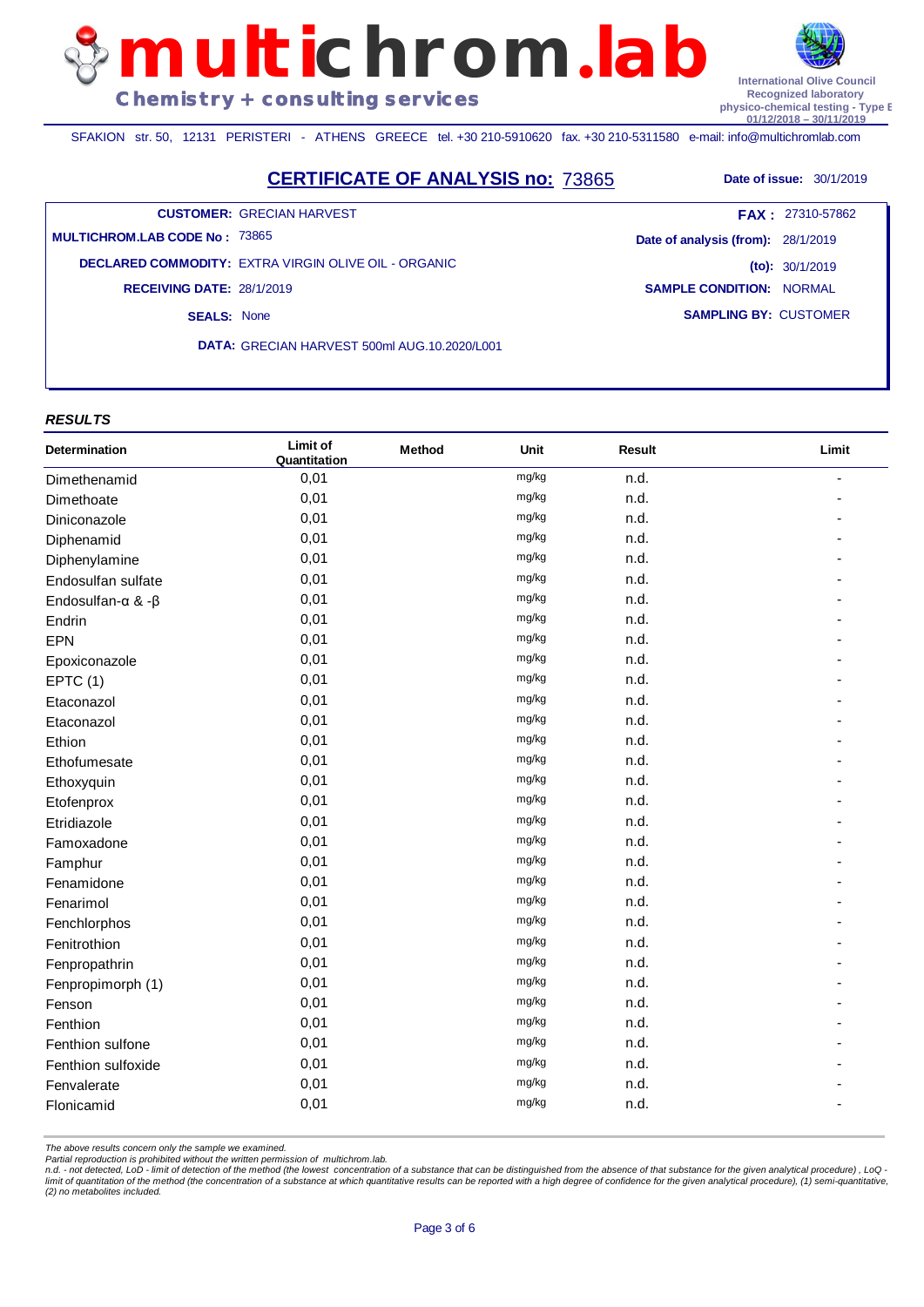SFAKION str. 50, 12131 PERISTERI - ATHENS GREECE tel. +30 210-5910620 fax. +30 210-5311580 e-mail: info@multichromlab.com

**CERTIFICATE OF ANALYSIS no: 73865** Date of issue: 30/1/2019

**CUSTOMER:** GRECIAN HARVEST

**MULTICHROM.LAB CODE No :** 73865

**DECLARED COMMODITY:** EXTRA VIRGIN OLIVE OIL - ORGANIC **RECEIVING DATE:** 28/1/2019

**SEALS:** None

**DATA:** GRECIAN HARVEST 500ml AUG.10.2020/L001

#### *RESULTS*

| Determination              | Limit of<br>Quantitation | Method | Unit  | <b>Result</b> | Limit |
|----------------------------|--------------------------|--------|-------|---------------|-------|
| Fluchloralin               | 0,01                     |        | mg/kg | n.d.          |       |
| Flucythrinate              | 0,01                     |        | mg/kg | n.d.          |       |
| Flumioxazine               | 0,01                     |        | mg/kg | n.d.          |       |
| Fluquinconazole            | 0,01                     |        | mg/kg | n.d.          |       |
| Flutriafol                 | 0,01                     |        | mg/kg | n.d.          |       |
| Fluvalinate-T              | 0,01                     |        | mg/kg | n.d.          |       |
| Fonofos (dyfonate)         | 0,01                     |        | mg/kg | n.d.          |       |
| Formothion                 | 0,01                     |        | mg/kg | n.d.          |       |
| HCH- $\alpha$ , -β, -γ & δ | 0,01                     |        | mg/kg | n.d.          |       |
| Heptachlor                 | 0,01                     |        | mg/kg | n.d.          |       |
| Heptachl. epoxide endo     | 0,01                     |        | mg/kg | n.d.          |       |
| Heptachl. epoxide exo      | 0,01                     |        | mg/kg | n.d.          |       |
| Hexachlorobenzene (1)      | 0,01                     |        | mg/kg | n.d.          |       |
| Ibrobenphos                | 0,01                     |        | mg/kg | n.d.          |       |
| Iprodione                  | 0,01                     |        | mg/kg | n.d.          |       |
| Isocarbophos               | 0,01                     |        | mg/kg | n.d.          |       |
| Isodrin                    | 0,01                     |        | mg/kg | n.d.          |       |
| Isofenphos                 | 0,01                     |        | mg/kg | n.d.          |       |
| Isofenphos-methyl          | 0,01                     |        | mg/kg | n.d.          |       |
| Jodfenphos                 | 0,01                     |        | mg/kg | n.d.          |       |
| Leptophos                  | 0,01                     |        | mg/kg | n.d.          |       |
| Malaoxon                   | 0,01                     |        | mg/kg | n.d.          |       |
| Malathion                  | 0,01                     |        | mg/kg | n.d.          |       |
| Mefenpyr-diethyl           | 0,01                     |        | mg/kg | n.d.          |       |
| Metalaxyl-M                | 0,01                     |        | mg/kg | n.d.          |       |
| Metazachlor                | 0,01                     |        | mg/kg | n.d.          |       |
| Methacriphos               | 0,01                     |        | mg/kg | n.d.          |       |
| Methidathion               | 0,01                     |        | mg/kg | n.d.          |       |
| Methoprotryne              | 0,01                     |        | mg/kg | n.d.          |       |
| Methoxychlor               | 0,01                     |        | mg/kg | n.d.          |       |
| Metolachlor                | 0,01                     |        | mg/kg | n.d.          |       |
| Metribuzin                 | 0,01                     |        | mg/kg | n.d.          |       |

*The above results concern only the sample we examined.* 

*Partial reproduction is prohibited without the written permission of multichrom.lab.*

n.d. - not detected, LoD - limit of detection of the method (the lowest concentration of a substance that can be distinguished from the absence of that substance for the given analytical procedure), LoQ -<br>limit of quantita *(2) no metabolites included.*

**SAMPLING BY:** CUSTOMER **Date of analysis (from):** 28/1/2019 **(to):** 30/1/2019 **SAMPLE CONDITION:** NORMAL **FAX :** 27310-57862



**physico-chemical testing - Type B 01/12/2018 – 30/11/2019**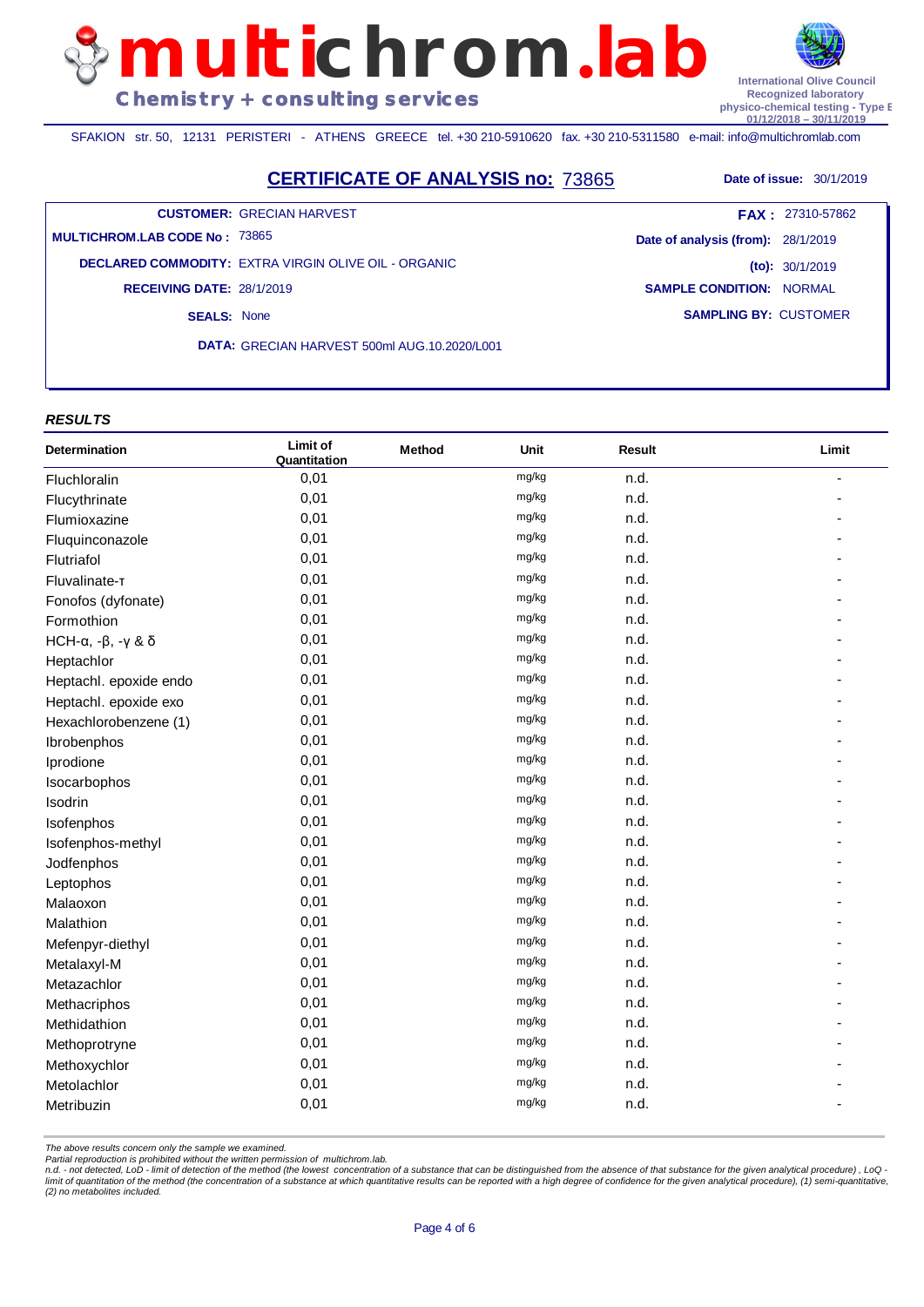SFAKION str. 50, 12131 PERISTERI - ATHENS GREECE tel. +30 210-5910620 fax. +30 210-5311580 e-mail: info@multichromlab.com

# **CERTIFICATE OF ANALYSIS no: 73865** Date of issue: 30/1/2019

**multichrom**.**lab**

**CUSTOMER:** GRECIAN HARVEST

**MULTICHROM.LAB CODE No :** 73865

**DECLARED COMMODITY:** EXTRA VIRGIN OLIVE OIL - ORGANIC **RECEIVING DATE:** 28/1/2019

**SEALS:** None

**DATA:** GRECIAN HARVEST 500ml AUG.10.2020/L001

#### *RESULTS*

| Determination       | Limit of<br>Quantitation | <b>Method</b> | Unit  | <b>Result</b> | Limit |
|---------------------|--------------------------|---------------|-------|---------------|-------|
| Mevinphos           | 0,01                     |               | mg/kg | n.d.          |       |
| Myclobutanyl        | 0,01                     |               | mg/kg | n.d.          |       |
| Nitralin            | 0,01                     |               | mg/kg | n.d.          |       |
| Nitrapyrin          | 0,01                     |               | mg/kg | n.d.          |       |
| Nitrofen            | 0,01                     |               | mg/kg | n.d.          |       |
| Nitrothal-isopropyl | 0,01                     |               | mg/kg | n.d.          |       |
| Norflurazon         | 0,01                     |               | mg/kg | n.d.          |       |
| o-Phenylphenol      | 0,01                     |               | mg/kg | n.d.          |       |
| Oxadiazon           | 0,01                     |               | mg/kg | n.d.          |       |
| Oxyfluorfen         | 0,01                     |               | mg/kg | n.d.          |       |
| Parathion           | 0,01                     |               | mg/kg | n.d.          |       |
| Parathion-methyl    | 0,01                     |               | mg/kg | n.d.          |       |
| Pebulate            | 0,01                     |               | mg/kg | n.d.          |       |
| Pencycuron          | 0,01                     |               | mg/kg | n.d.          |       |
| Pendimethalin       | 0,01                     |               | mg/kg | n.d.          |       |
| Pentachloranisole   | 0,01                     |               | mg/kg | n.d.          |       |
| Permethrin          | 0,01                     |               | mg/kg | n.d.          |       |
| Perthan             | 0,01                     |               | mg/kg | n.d.          |       |
| Phenthoate          | 0,01                     |               | mg/kg | n.d.          |       |
| Phorate (2)         | 0,01                     |               | mg/kg | n.d.          |       |
| Phosalone           | 0,01                     |               | mg/kg | n.d.          |       |
| Phosmet (2)         | 0,01                     |               | mg/kg | n.d.          |       |
| Piperonyl butoxide  | 0,01                     |               | mg/kg | n.d.          |       |
| Pirimiphos-methyl   | 0,01                     |               | mg/kg | n.d.          |       |
| Procymidone         | 0,01                     |               | mg/kg | n.d.          |       |
| Profluralin         | 0,01                     |               | mg/kg | n.d.          |       |
| Propanil            | 0,01                     |               | mg/kg | n.d.          |       |
| Propazine           | 0,01                     |               | mg/kg | n.d.          |       |
| Propetamphos        | 0,01                     |               | mg/kg | n.d.          |       |
| Propham             | 0,01                     |               | mg/kg | n.d.          |       |
| Prosulfocarb        | 0,01                     |               | mg/kg | n.d.          |       |
| Prothiofos          | 0,01                     |               | mg/kg | n.d.          |       |

*The above results concern only the sample we examined.* 

*Partial reproduction is prohibited without the written permission of multichrom.lab.*

n.d. - not detected, LoD - limit of detection of the method (the lowest concentration of a substance that can be distinguished from the absence of that substance for the given analytical procedure), LoQ -<br>limit of quantita *(2) no metabolites included.*

**International Olive Council Recognized laboratory physico-chemical testing - Type B 01/12/2018 – 30/11/2019**

**SAMPLING BY:** CUSTOMER **Date of analysis (from):** 28/1/2019 **(to):** 30/1/2019 **SAMPLE CONDITION:** NORMAL **FAX :** 27310-57862